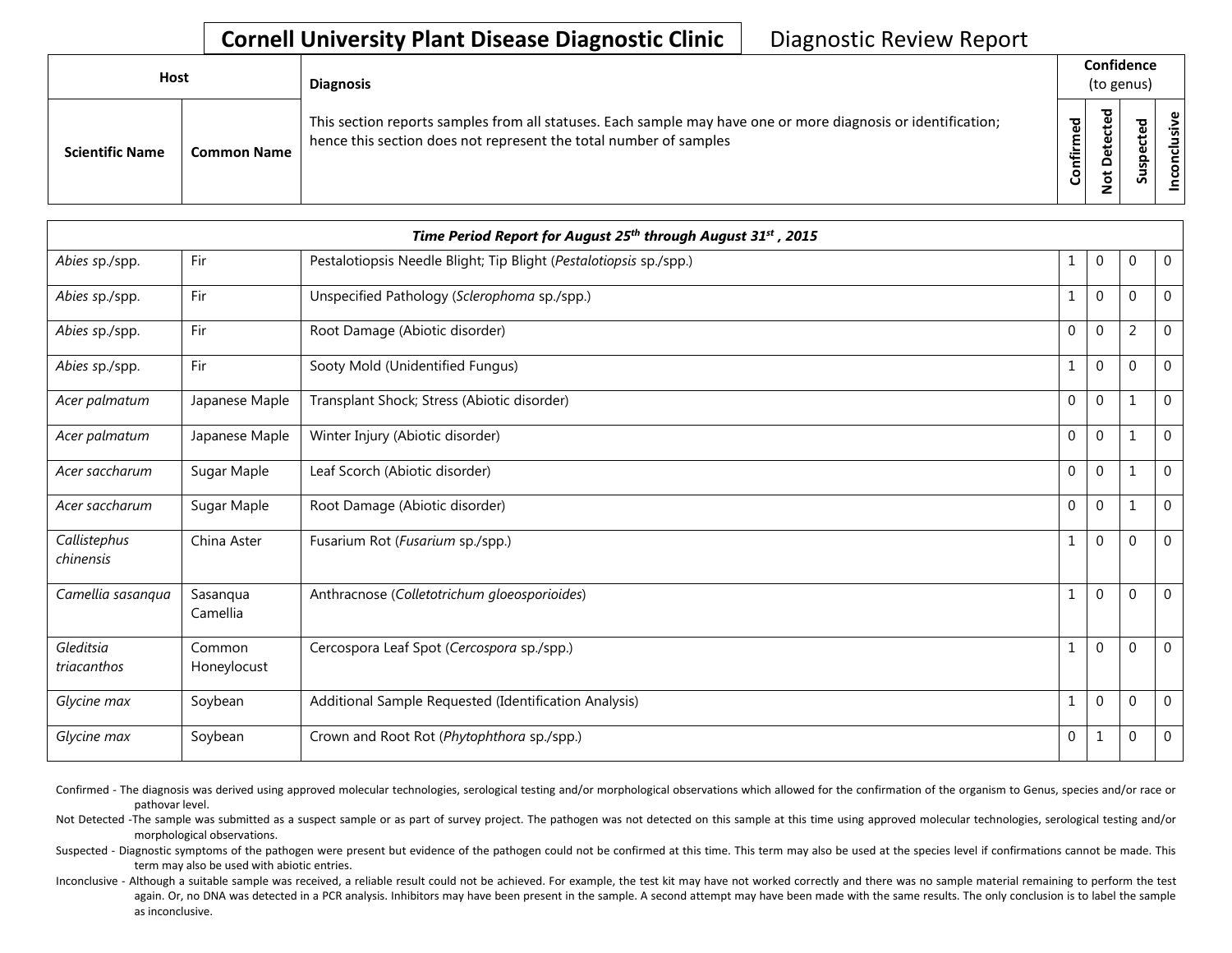## **Cornell University Plant Disease Diagnostic Clinic** | Diagnostic Review Report

| Host                   |                    | <b>Diagnosis</b>                                                                                                                                                                   |         | Confidence<br>(to genus) |                       |  |
|------------------------|--------------------|------------------------------------------------------------------------------------------------------------------------------------------------------------------------------------|---------|--------------------------|-----------------------|--|
| <b>Scientific Name</b> | <b>Common Name</b> | This section reports samples from all statuses. Each sample may have one or more diagnosis or identification;<br>hence this section does not represent the total number of samples | ᠊ᠣ<br>⊷ | پ                        | ω<br>ω<br>௨<br>s<br>n |  |

| Glycine max                | Soybean        | Soybean Sudden Death Syndrome (Fusarium virguliforme)  | $\overline{0}$ | $\overline{0}$   |              | 0              |
|----------------------------|----------------|--------------------------------------------------------|----------------|------------------|--------------|----------------|
| Ilex crenata               | Japanese Holly | Black Root Rot (Thielaviopsis basicola)                |                | $\mathbf 0$      | $\Omega$     | $\overline{0}$ |
| Ilex crenata               | Japanese Holly | High Soil Moisture (Abiotic disorder)                  | $\Omega$       | $\mathbf 0$      | 1            | $\overline{0}$ |
| Larix sp./spp.             | Larch          | Larch Needle Cast; European (Mycosphaerella laricina)  | 0              | $\Omega$         |              | $\mathbf 0$    |
| Lycopersicon<br>esculentum | Tomato         | Septoria Leaf Blight (Septoria lycopersici)            | $\mathbf 1$    | $\Omega$         | $\mathbf 0$  | $\mathbf 0$    |
| Lycopersicon<br>esculentum | Tomato         | Late Blight (Phytophthora infestans)                   | 4              | $\Omega$         | $\mathbf 0$  | $\Omega$       |
| Lycopersicon<br>esculentum | Tomato         | Bacterial Speck (Pseudomonas syringae pv. tomato)      | 1              | $\Omega$         | $\Omega$     | $\mathbf{0}$   |
| Malus domestica            | Domestic Apple | Apple Scab (Venturia (Spilocaea) inaequalis (pomi))    |                | $\mathbf 0$      | $\Omega$     | $\overline{0}$ |
| Malus domestica            | Domestic Apple | Brown Rot (Monilia sp./spp.)                           | $\Omega$       | $\mathbf{1}$     | $\mathbf{0}$ | $\overline{0}$ |
| Malus domestica            | Domestic Apple | Rust (Gymnosporangium sp./spp.)                        | $\mathbf{1}$   | $\mathbf 0$      | $\Omega$     | $\overline{0}$ |
| Quercus alba               | White Oak      | Wood Rot Fungus (Lingzhi) (Ganoderma lucidum)          | $\mathbf{1}$   | $\mathbf 0$      | $\Omega$     | $\overline{0}$ |
| Rhododendron<br>sp./spp.   | Rhododendron   | Phytophthora Dieback; Blight (Phytophthora sp./spp.)   | 1              | $\mathbf 0$      | 0            | $\overline{0}$ |
| Ribes sp./spp.             | Gooseberry     | Dieback; Canker; Twig Blight (Botryosphaeria sp./spp.) | 1              | $\boldsymbol{0}$ | $\mathbf 0$  | 0              |

Confirmed - The diagnosis was derived using approved molecular technologies, serological testing and/or morphological observations which allowed for the confirmation of the organism to Genus, species and/or race or pathovar level.

Not Detected -The sample was submitted as a suspect sample or as part of survey project. The pathogen was not detected on this sample at this time using approved molecular technologies, serological testing and/or morphological observations.

Suspected - Diagnostic symptoms of the pathogen were present but evidence of the pathogen could not be confirmed at this time. This term may also be used at the species level if confirmations cannot be made. This term may also be used with abiotic entries.

Inconclusive - Although a suitable sample was received, a reliable result could not be achieved. For example, the test kit may have not worked correctly and there was no sample material remaining to perform the test again. Or, no DNA was detected in a PCR analysis. Inhibitors may have been present in the sample. A second attempt may have been made with the same results. The only conclusion is to label the sample as inconclusive.